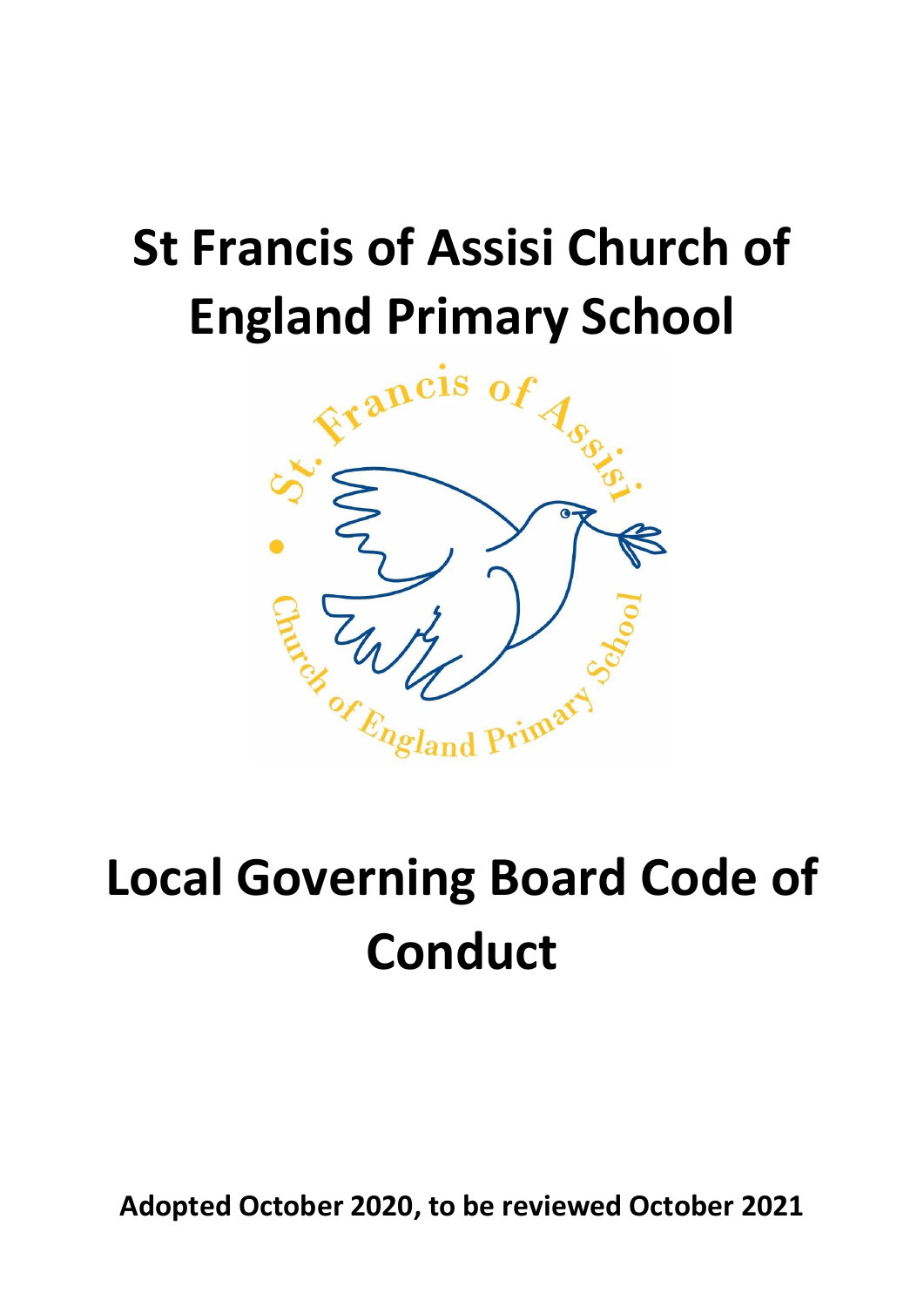## **This policy has been created in line with the NGA's Model Code of Conduct Policy.**

As governors, we will focus on our strategic functions:

- Ensuring there is clarity of vision, ethos and strategic direction
- Holding executive leaders to account for the educational performance of the organisation and its pupils and the performance management of staff
- Overseeing the financial performance of the organisation and making sure its money is well spent
- Ensuring the voices of stakeholders are heard

As individuals on the board we agree to:

## **Fulfil our role & responsibilities**

1. We accept that our role is strategic and so will focus on our core functions rather than involve ourselves in day to day management.

2. We will develop, share and live the ethos and values of our school/s.

3. We agree to adhere to school/trust policies and procedures as set out by the relevant governing documents and law.

4. We will work collectively for the benefit of the school/s.

5. We will be candid but constructive and respectful when holding senior leaders to account.

6. We will consider how our decisions may affect the school/s and local community.

7. We will stand by the decisions that we make as a collective.

8. Where decisions and actions conflict with the Seven Principles of Public Life or may place pupils at risk, we will speak up and bring this to the attention of the relevant authorities.

9. We will only speak or act on behalf of the board if we have the authority to do so.

10. We will fulfil our responsibilities as a good employer, acting fairly and without prejudice.

11. When making or responding to complaints we will follow the established procedures.

12. We will strive to uphold the school's / trust's reputation in our private communications (including on social media).

#### **Demonstrate our commitment to the role**

1. We will involve ourselves actively in the work of the board, and accept our fair share of responsibilities, serving on committees or working groups where required.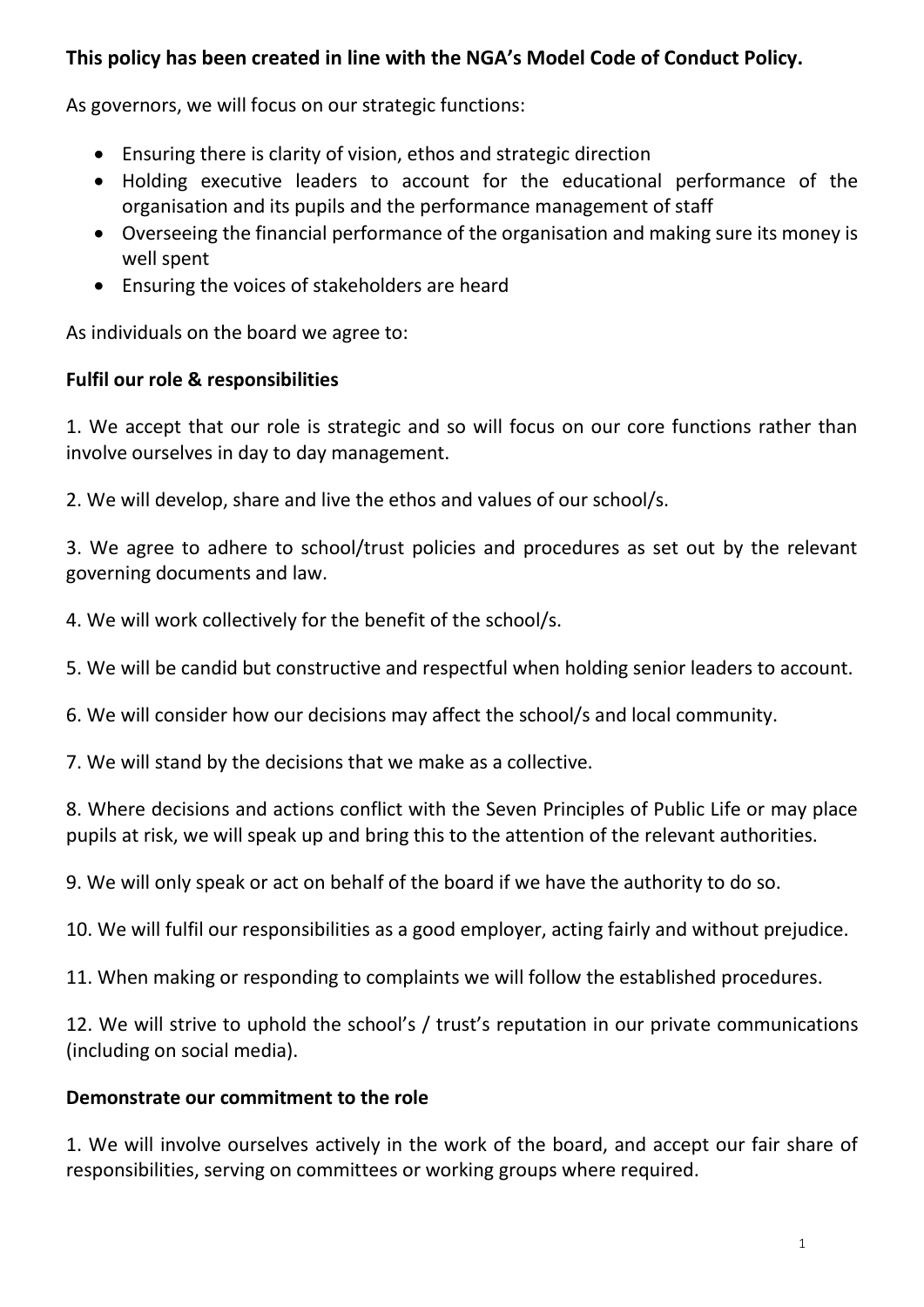2. We will make every effort to attend all meetings and where we cannot attend explain in advance why we are unable to.

3. We will arrive at meetings prepared, having read all papers in advance, ready to make a positive contribution and observe protocol.

4. We will get to know the school/s well and respond to opportunities to involve ourselves in school activities.

5. We will visit the school/s and when doing so will make arrangements with relevant staff in advance and observe school and board protocol.

6. When visiting the school in a personal capacity (i.e. as a parent or carer), we will continue to honour the commitments made in this code.

7. We will participate in induction training and take responsibility for developing our individual and collective skills and knowledge on an ongoing basis.

## **Build and maintain relationships**

1. We will develop effective working relationships with school leaders, staff, parents and other relevant stakeholders from our local community/ communities.

2. We will express views openly, courteously and respectfully in all our communications with board members and staff both inside and outside of meetings.

3. We will support the chair in their role of leading the board and ensuring appropriate conduct.

## **Respect confidentiality**

1. We will observe complete confidentiality both inside and outside of school when matters are deemed confidential or where they concern individual staff, pupils or families.

2. We will not reveal the details of any governing board vote.

3. We will ensure all confidential papers are held and disposed of appropriately.

4. We will maintain confidentiality even after we leave office.

Declare conflicts of interest and be transparent

1. We will declare any business, personal or other interest that we have in connection with the board's business and these will be recorded in the Register of Business Interests.

2. We will also declare any conflict of loyalty at the start of any meeting should the need arise.

3. If a conflicted matter arises in a meeting, we will offer to leave the meeting for the duration of the discussion and any subsequent vote.